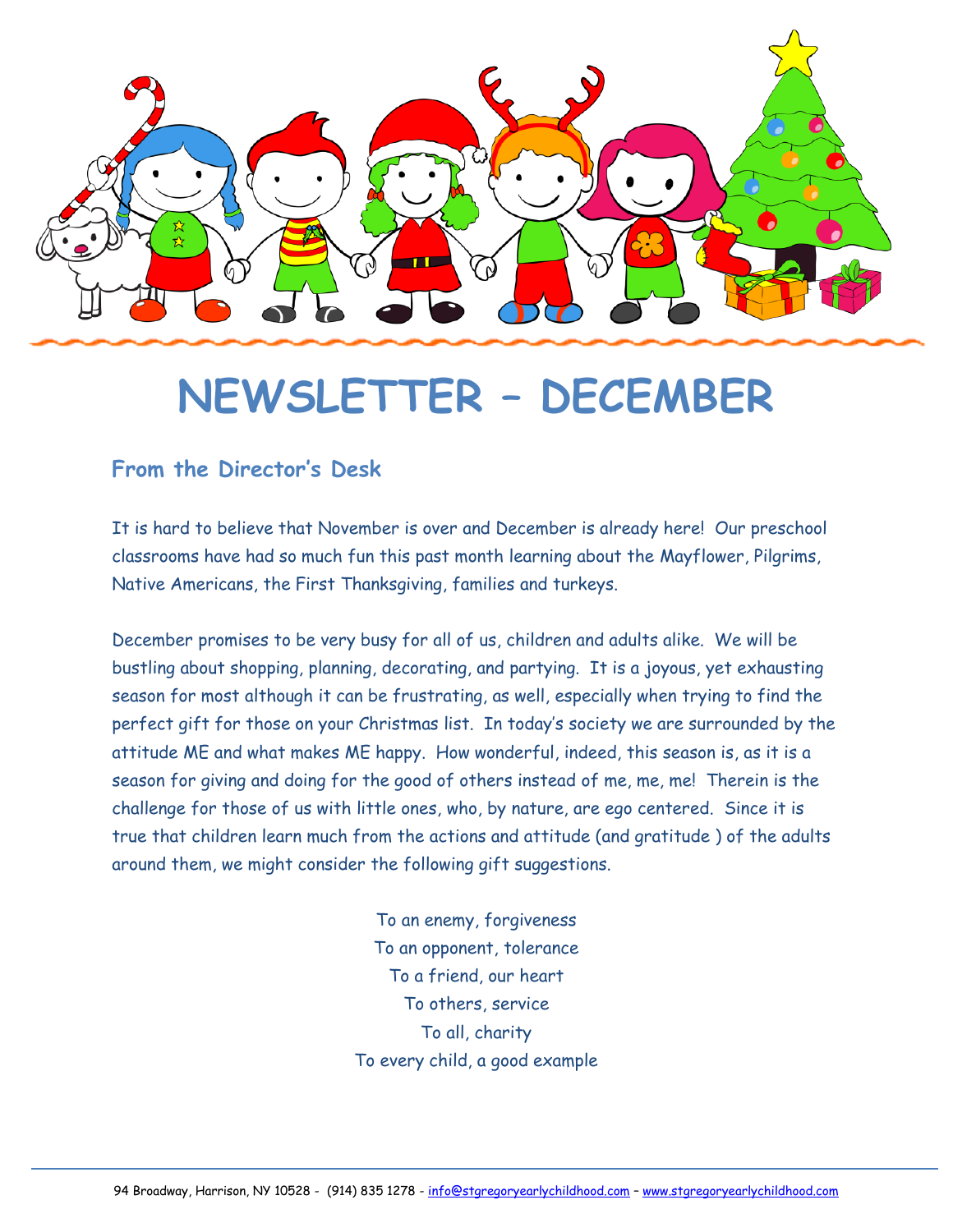As we move into the month of December we will be preparing throughout the four weeks of Advent for the coming of Jesus and His birth in the little town of Bethlehem. Of course we can't forget that Jolly, Old Elf we lovingly called Santa Claus or St. Nick who arrives each Christmas in his sleigh with many toys for all good boys and girls. And what about Rudolph, Dasher Dancer, Prancer, Vixen, Comet, Cupid, Donner and Blitzen.

In our classrooms you will see our children doing different learning activities to supplement these topics. Such as writing a letter to Santa, playing Christmas Bingo and creating a paper chain Christmas Countdown. We will also be decorating our classrooms with traditional symbols of the holiday season. You might even hear the sound of children's voices singing their favorite Christmas songs: Rudolph, the Red Nose Reindeer, Frosty the Snowman, Santa Claus is Coming to Town. Some art projects will be: wrapping paper collages, jingle bell paintings and also a top secret one that won't be revealed until Christmas.

Ms. G

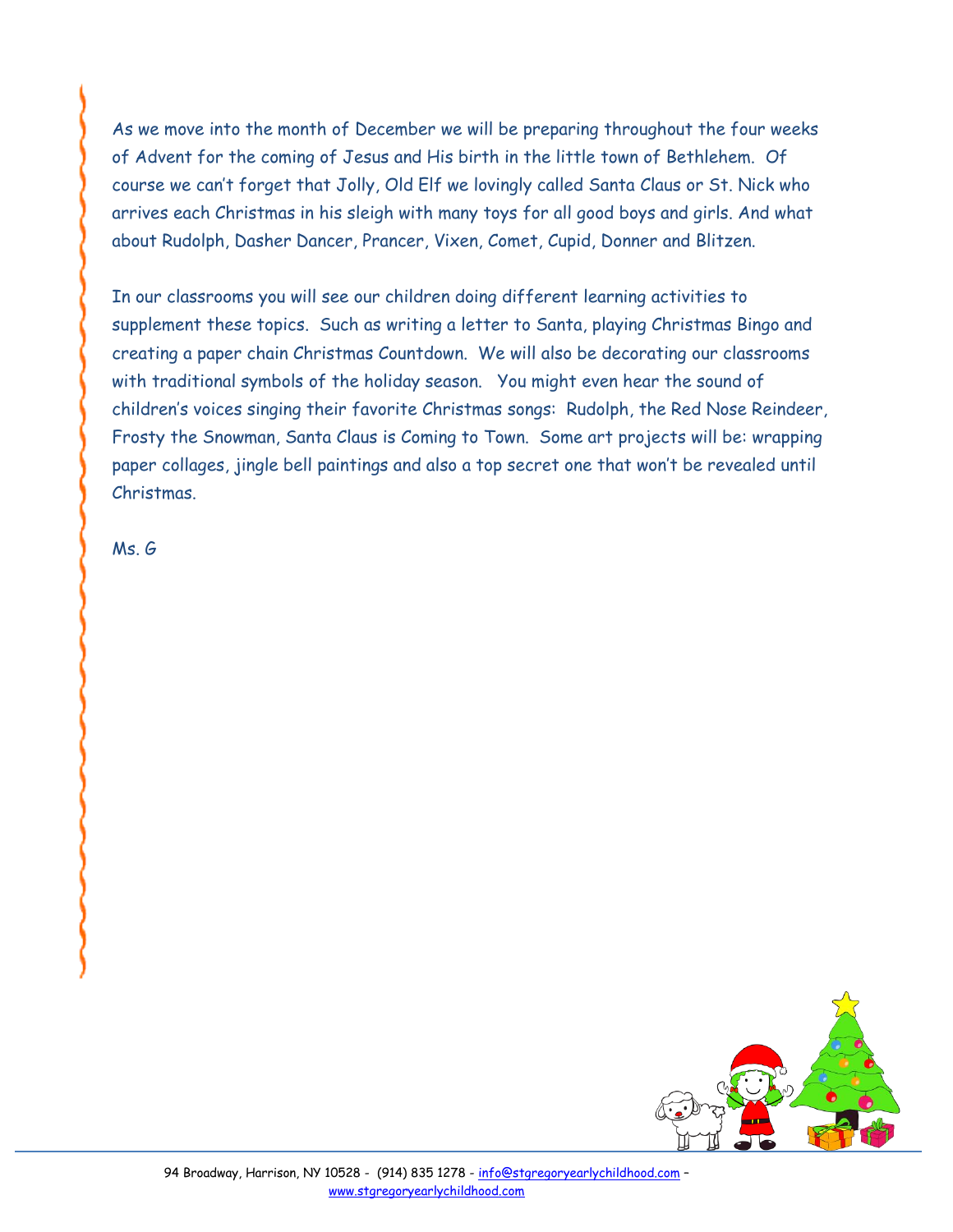#### **Important Dates**

- 12/1: Parent/PTA Zoom Meeting 7 p.m.
- 12/2: Teacher's Meeting 8:15 a.m.
- 12/6- 12/10: New Families Registration 9 a.m. to 11 a.m.
- 12/6: Feast of Saint Nicholas
- It's A Small World Workshop: 12/6-12/10
- 12/7 & 12/9: Zoom Parent/Teacher Conferences Dismissal 11:30
- 12/14: Secret Santa Breakfast for Staff 8 a.m.
- 12/15: Christmas Pageant Four's
	- 9:15 Ms. Gerardi's Class, Mrs. Gonnella's
	- 10:30 Mrs. Hughes' Class, Mrs. Utschig's Class
	- o Parents Only, No Siblings, or Babies. Masks and Social distancing required. Looking into "Live Streaming" the program for friends and relatives.
- 12/16: Christmas Performance Three Year Olds at 9:15 a.m. Ms. Rhiannon Gasparre's Class, Mrs. Sciacca's Class, and Ms. Katie Vallarelli's Class
	- o \*Same Protocols as listed above\*
- 12/27 12/31: Christmas Vacation
- 1/1: New Year's Day School Closed
- 1/3: School Reopens

#### **December Themes**

- Advent, Nativity, St. Nicholas, Santa Claus, Frosty, Christmas, Ornaments, Stockings, Hanukkah, Kwanzaa, Las Posados, the colors red and green, the star shape, Community Helpers: Clergy, Postman, Sales Person, Delivery Person
- Activities: A Visit with St. Nicholas, It's A Small World Santa's Workshop, Christmas Performances

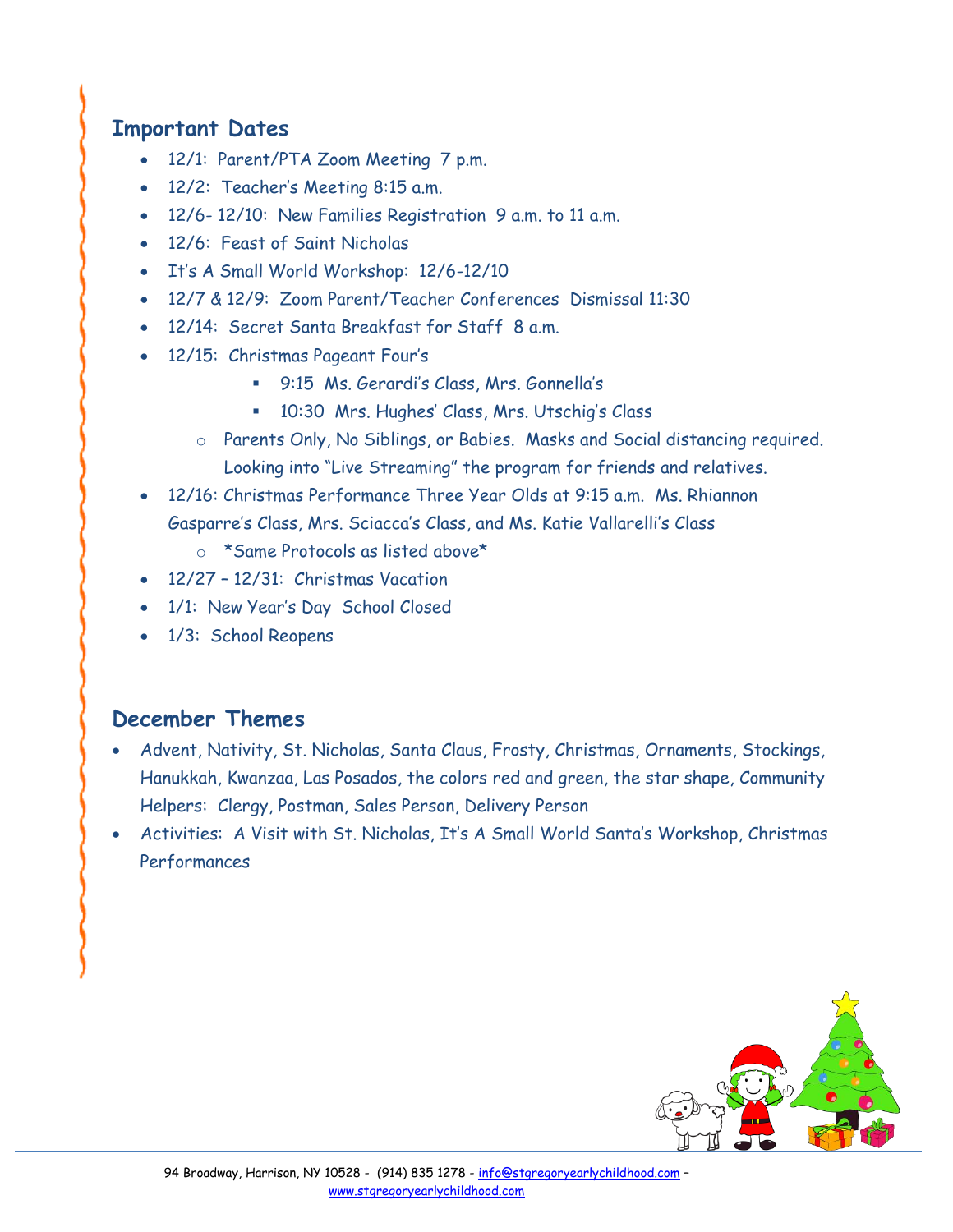### **Feast of Saint Nicholas**

While pretty much everyone in the United States is familiar with Christmas, one fun winter holiday you may not have heard of is Saint Nicholas Day on December  $6^{th}$ . Typically celebrated by leaving small surprise gifts in shoes or stockings. The day is meant to honor the generous spirit of St. Nicholas the historical inspiration for our contemporary version of Santa Claus. Nicholas of Myra now known as St Nicholas is a fourth century bishop who achieved sainthood after his death. Very little is known about the life of Saint Nicholas but stories of his generous giving to the poor forms the basis for the contemporary figure of Santa Claus ( Old Saint Nick ). Specifically one story about St Nick giving gold to three daughters whose father could not afford a dowry has formed the basis for Santa Claus leaving gifts on Christmas Eve Night.

#### **Advent**

Advent means "arrival" or "coming". It is a season of expectation and hope. Believers across the world spend weeks before Christmas preparing for that day of beauty and light. Traditions vary by country, but people celebrate Advent all over the world. Each country or faith contributes something unique. Celebrating Advent means joining Christians across the world ---- and through the centuries ---- to celebrate the coming of Jesus. One way to incorporate Advent on Sundays is the lighting of candles set in an evergreen wreath. Starting on the fourth Sunday before Christmas, we light a new candle each Sunday. The first candle, called the "Prophet's Candle," symbolizes hope. The Old Testament prophets, especially Isaiah, waited in hope for the Messiah's arrival. The second candle, called "Bethlehem's Candle" represents faith. Micah had foretold that the Messiah would be born in Bethlehem, forging a connection between King David and his coming descendent whose kingdom and throne would be established forever. The third candle, called the "Shepherd's Candle," symbolizes joy. To the shepherds' great joy, angels announced that Jesus came for humble, unimportant people like them too. The fourth candle, called the "Angel's Candle," represents peace. The angels proclaimed that Jesus came to bring peace on earth---He came to bring people close to God and to each other again. The (Optional) fifth candle, called the "Christ's Candle," represents purity and light. It is placed in the middle of the wreath and lit on Christmas Day, commemorating the arrival of the Light of the World. The best Advent traditions will peel away the distractions that prevent people from seeing the immense glory of Christmas.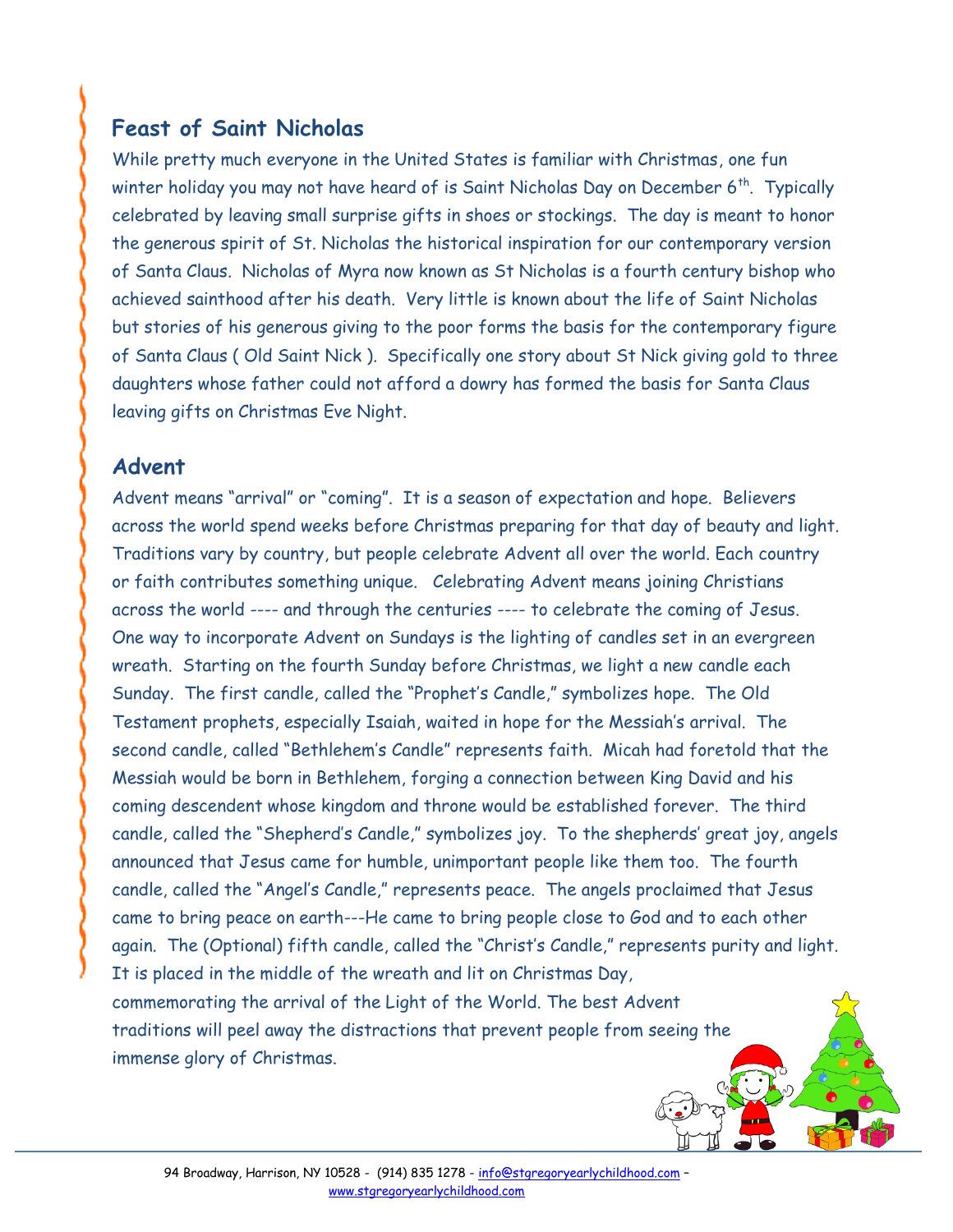## **Zoom Parent/Teacher Conferences: December 7th & 9th**

A Parent-Teacher Conference is a face to face meeting between one teacher and one or both parents ( or guardians ) of a student. It is an opportunity to discuss a student's academic progress and social behaviors. Parent-Teacher Conferences can boost family involvement in our classrooms and help promote positive outcomes for our teachers, their students and our school. It is a great opportunity to share academic progress and growth based on classroom observations, testing data, and assessments. Parents or guardians can help us be better informed about student's strengths, needs, behaviors and learning styles.

# **It's A Small World Workshop December 6th to 10th**

Christmas is a magical holiday for everyone, especially for kids. One of the popular things that happens during the Christmas holiday is Santa's Secret Small World Workshop, where kids can visit and purchase gifts for family and friends in the security and safety of our school. There's something here for everyone. Our students are also learning the importance of saving their money by planning their purchases in a positive learning environment. Santa's elves will greet our shoppers from 9 a.m. to 11 a.m. Check out the great selection, adorable gifts, and child friendly pricing. We will provide "shopper helpers" to walk you child through the workshop. Savings abound! Order forms will be coming home shortly.

#### **The Feast of the Immaculate Conception**

December 8<sup>th</sup> is the commemoration of the Feast of the Immaculate Conception. Mary was conceived without the stain of original sin. Our great country is placed under her protection. The Cathedral of the Immaculate Conception, located in Washington, D.C. is dedicated to our Blessed Mother and is truly a magnificent structure that honors her.

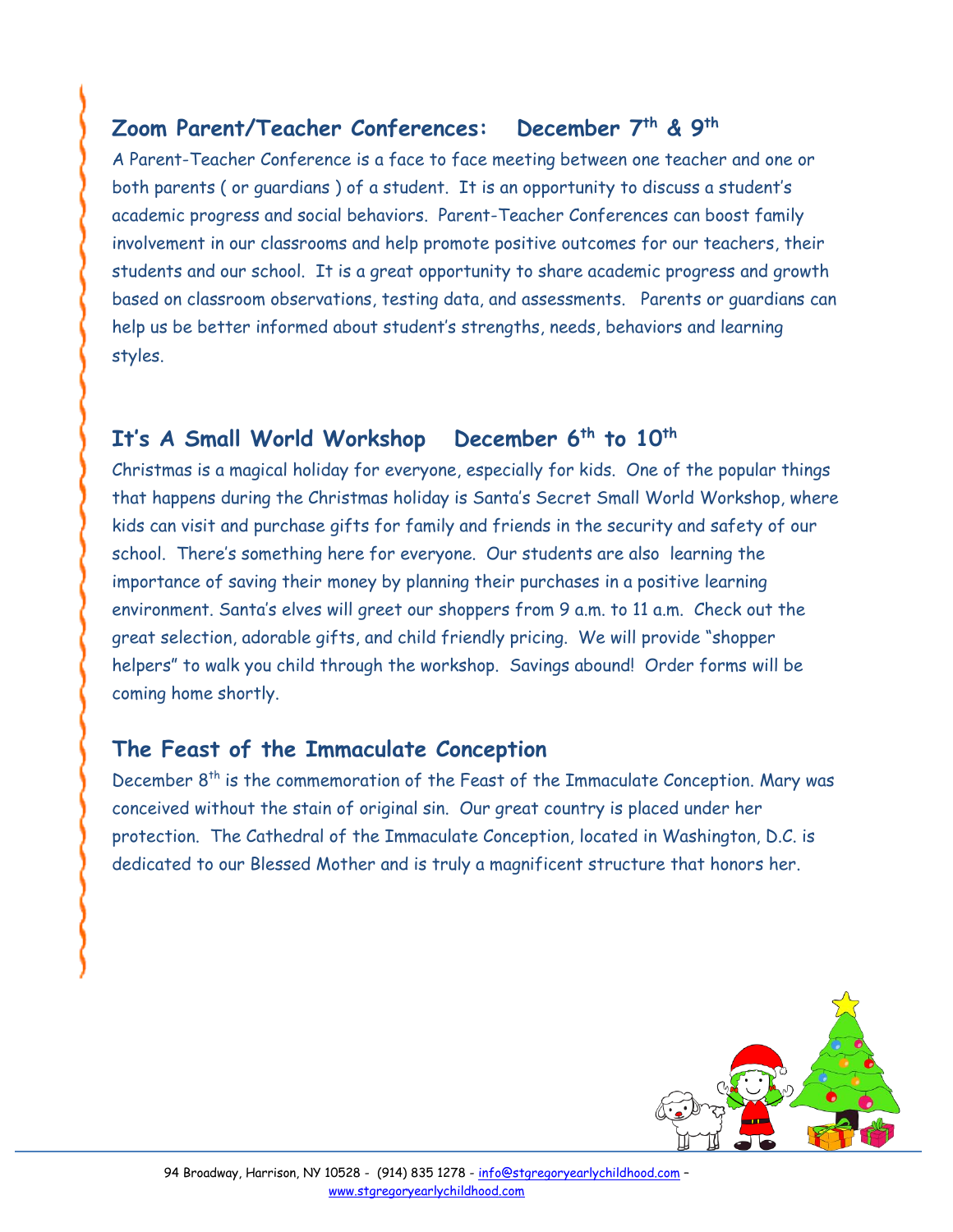# **School Closings**

In the event of severely inclement weather or mechanical breakdown, school may be closed or the starting time delayed. The same conditions may also necessitate an early dismissal. School closing, delayed start time or early dismissal will be determined by Ms. Gaudelli, the Preschool Director

- Posted on the scroll bar of Channel 12 News
- Parental Contacts through Blackboard Connect phone and e-mail service.

If there is a two hour delay then morning classes here at St. Gregory's will be cancelled in addition to all morning extracurricular activities. The full day programs will begin at 11:30 a.m.

If weather conditions are very bad, we will be closed for the full day. Reports in the morning will be between 6:30 a.m. and 8 A.M.

#### **Important Reminders:**

- 1. Make sure that your child's extra clothes are complete and that they are appropriate for the weather. With the weather getting colder, it is imperative that your child have adequate clothing for the changing weather conditions.
- 2. Please make sure that you send you child to school with outdoor clothing that includes: a warm coat/jacket, mittens, boots when necessary. Make sure that all clothing is clearly marked. We do go outside every day, unless the temperature is below 30 degrees. If your child cannot go outside, please keep him/her at home, until he/she is able to participate in all of the school activities.
- 3. Please make sure that you arrive at school on time for drop off and pick up.

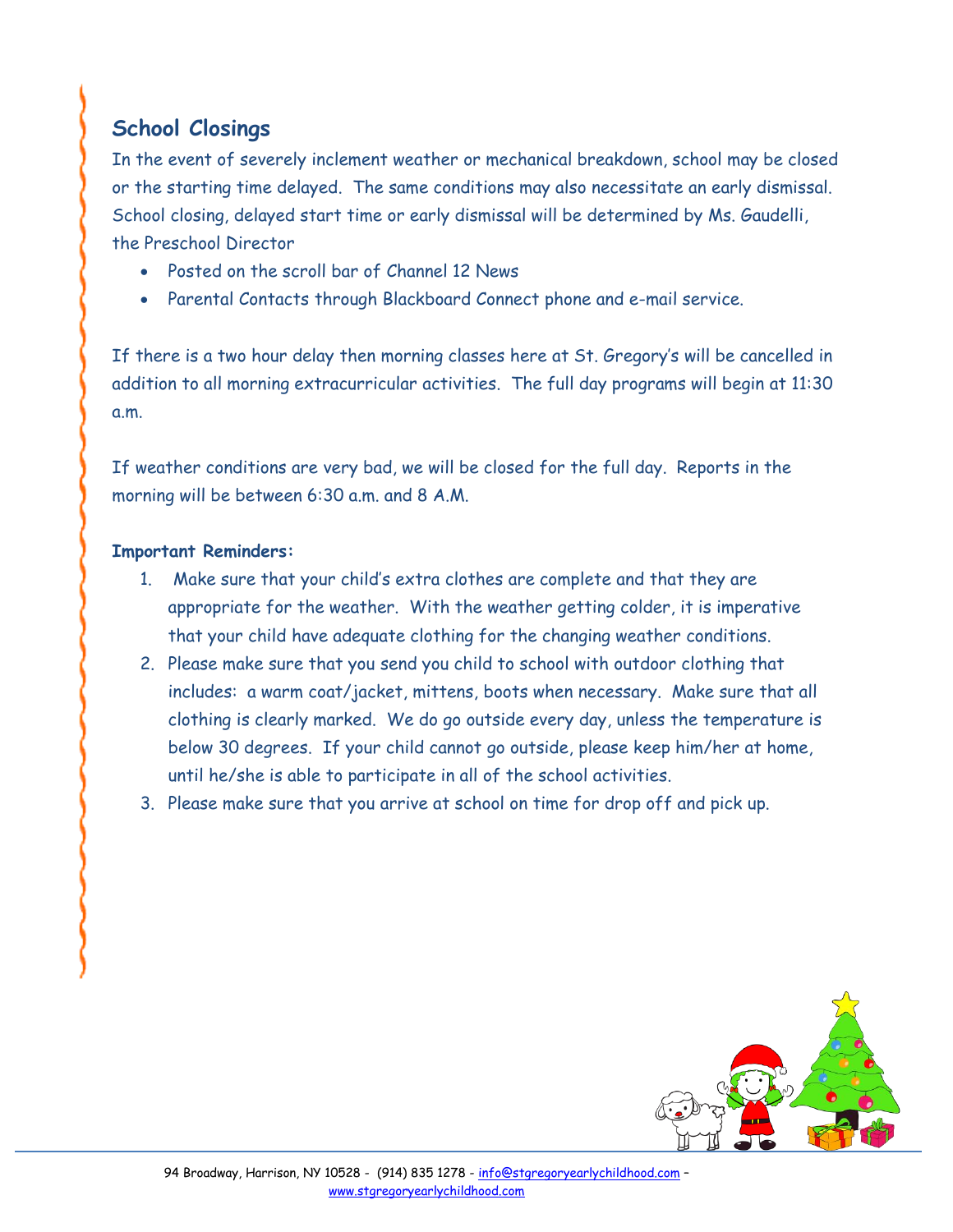#### **Christmas Pageant: December 15th 9:15 a.m. and 10:30 a.m.**

St Gregory the Great Preschool will host its traditional, annual Christmas Pageant on December 15<sup>th</sup> with a cast of our four year old young people. Our pageant requires no words, just costumes and songs. Ms. G will narrate the recounting for all present the Christmas story from the Gospel of St. Luke. Mary, Joseph, shepherds, sheep, angels, and wise men will provide musical accompaniment that illuminates the story. The finale is a photo op for parents to snap preening students. This is no professional production; it is gloriously unpredictable chaos, and you'll love it. I guarantee parents will watch misty eyed as their children tug at costumes askew over Christmas finery. The message of the manger, the lowly birth in a stable, the gathering of misfit shepherds, angels and wise men is that they are all called to Christ----who they are, as they are. Our pageant captures the holy chaos, the miracle, the surprise, the mystery and the joy of the Savior's birth.

#### **Christmas Show** December 16<sup>th</sup> 9:15 a.m.

During December our three year old preschoolers have been preparing for their simple Christmas Show to present to their parents. This Christmas performance relies less on the acting abilities of our students and more on their joy of song and personalities. All our children will sing various versions of all their favorite Christmas melodies much to the joy and delight of their parents.